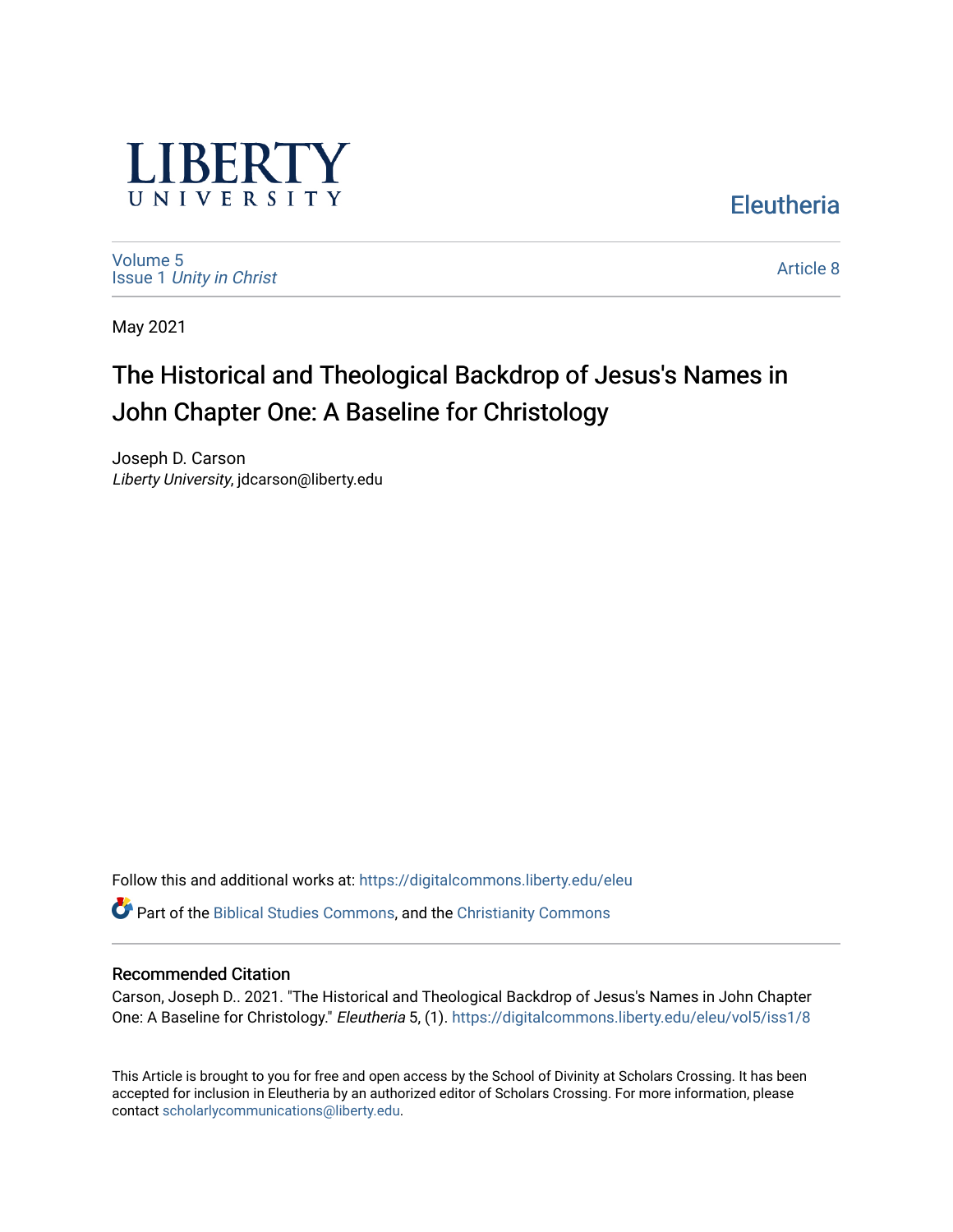# The Historical and Theological Backdrop of Jesus's Names in John Chapter One: A Baseline for Christology

# Abstract

At the beginning of John's gospel, a rich theology of Christ's person unfolds through multiple professions of newly called disciples. In order to understand the person of Christ, the various titles associated with his name should be analyzed in their historical and theological contexts. Full of Jesus' titles, John 1 is an intersection of history, title-giving, and theology, rich with the meanings of Jesus' titles; furthermore, John 1 is written with historical accuracy and with impactful theology for the Church. It orients the trajectory for the following chapters and gives a foundation for Christology. Cumulatively, the names of Jesus in John 1 build a base for Christology by historically pointing back to Old Testament prophecies and by theologically declaring the pivotal role of Jesus Christ. Accordingly, this essay outlines each of Jesus' titles in John 1 and argues that, as a whole, these declarations of who Jesus is provide a foundation for Christology.

# Keywords

John, Christology, Biblical Studies, Typology

# Cover Page Footnote

B.A. in Philosophy with minors in Biblical Studies, Biblical Languages, and Greek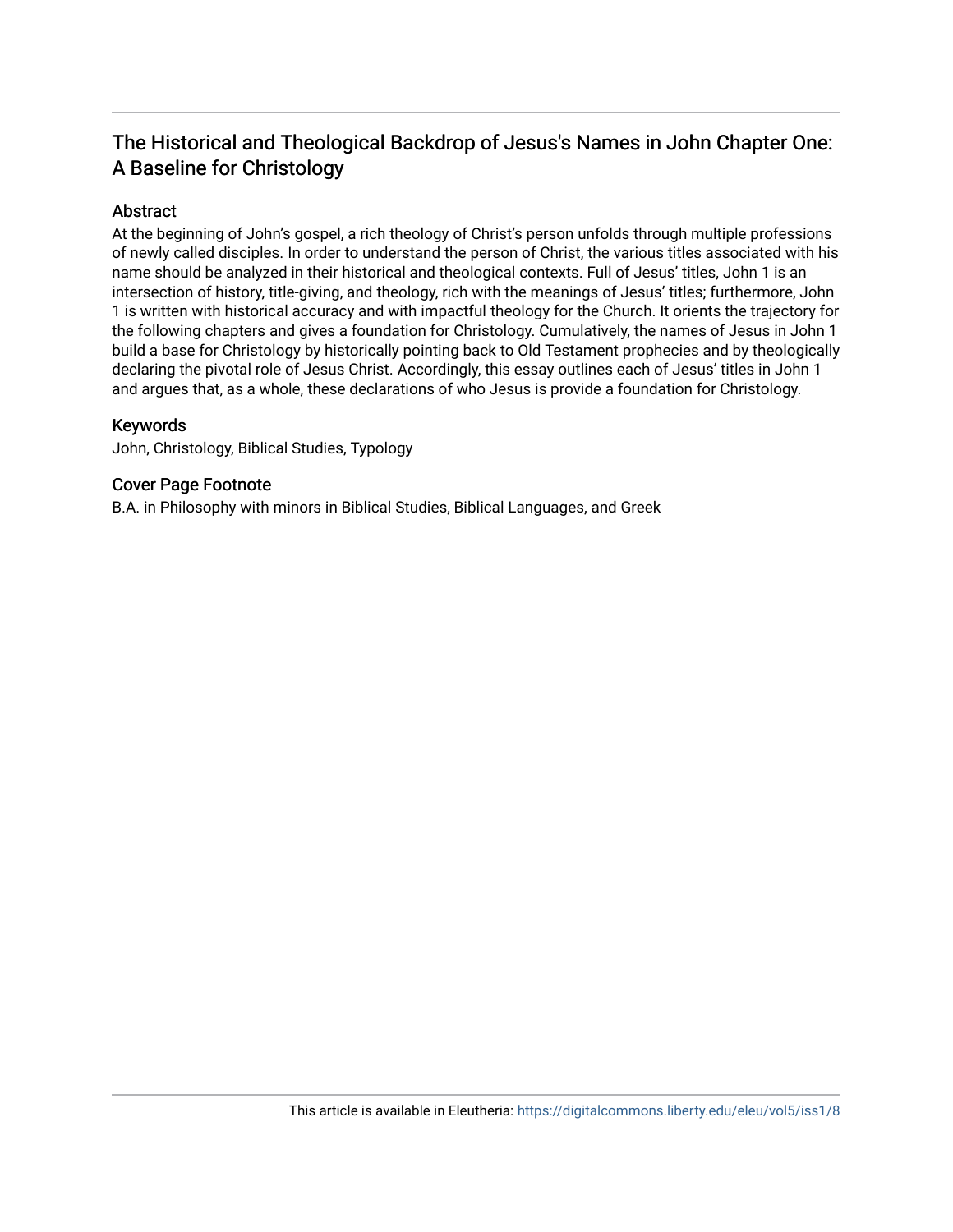# **Introduction**

In order to understand the person of Christ, the various titles associated with his name should be analyzed in their historical and theological contexts. Overflowing with Jesus's titles, John chapter one is an intersection of history, title-giving, and theology, rich with the components of Jesus's significant names; furthermore, John 1 is written with historical accuracy and impactful theology.<sup>1</sup> It orients the trajectory for the following chapters and gives a baseline for Christology. <sup>2</sup> Cumulatively, the names of Jesus in John chapter one can build a base of semantic potential for Christology by historically pointing back to Old Testament prophecies and by theologically declaring the pivotal role of Jesus Christ.

# **The Prologue**

John's prologue is theologically rich, historically packed, and poetically satisfying.<sup>3</sup> Containing clear and fundamental propositions regarding Christ, the introduction to John's gospel deserves extra attention, as it includes pithy claims  $(cf. John 1:1, John 1:4, and John 1:14)<sup>4</sup> and rich theology. Johannian scholar$ Gerald Borchert succinctly writes, "An entire seminary semester's course could be taught on these eighteen verses…The Prologue contains some of the most tightly reasoned patterns of theological reflection in the New Testament."<sup>5</sup> Like a seed ready to grow, John's prologue encapsulates most of his gospel's themes.<sup>6</sup> The Witness (i.e., John) steps back and speaks outside the historical narrative of Jesus' time on earth, pointing to Christ's preeminence in creation, his relation to the Father, and his ontological attributes (e.g., being God, being creator, and becoming human). John gives three primary names to Jesus in the prologue: the *Logos*, the light, and the life.

<sup>1</sup> Leon Morris, *Studies in the Fourth Gospel* (W.B. Eerdmans Pub., 1969), 65, 68-69.

<sup>2</sup>Andreas J. Köstenberger, *Encountering John: The Gospel in Historical, Literary, and Theological Perspective* (Second ed. Encountering Biblical Studies. Grand Rapids, MI: Baker Academic, 2013), 36-37; D.A. Carson, *The Gospel According to John* (Grand Rapids, MI: William B. Eerdmans Publishing Company, 1991), 111.

<sup>3</sup> Gerald L. Borchert, *John 1-11* (Nashville: Broadman & Holman, 2002), 100-101.

<sup>4</sup> Unless otherwise noted, all biblical passages referenced are in the *English Standard Version* (Wheaton, IL: Crossway, 2001).

<sup>5</sup> Borchert, *John 1-11*, 100-101.

<sup>6</sup> Köstenberger, *Encountering John: The Gospel in Historical, Literary, and Theological Perspective,*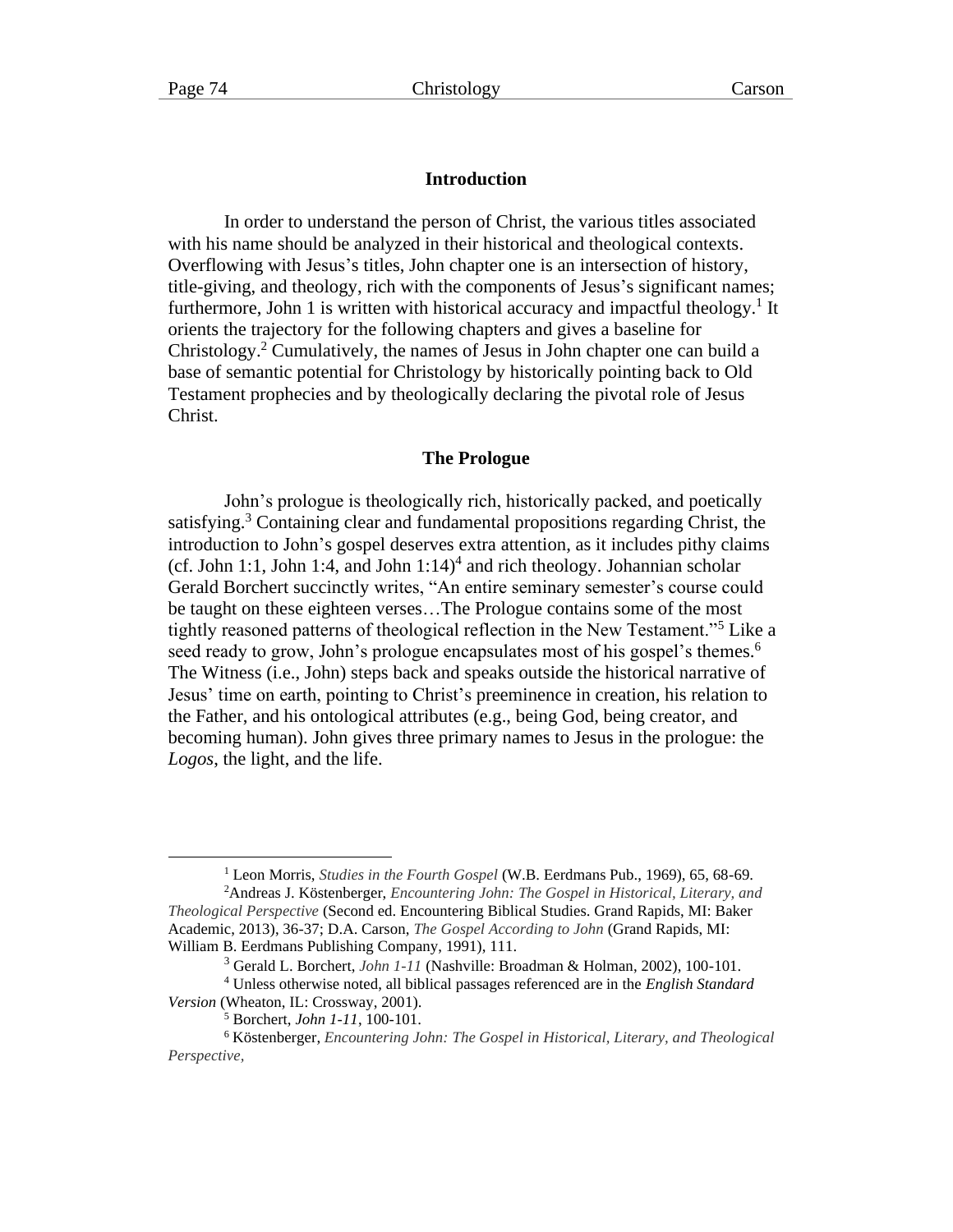# Historical Context for *Logos*

"Word," or *Logos*, has an entangled background that could pull from multiple ideologies, including Greek philosophy, Gnostic Christianity, personification in Jewish literature (e.g., Wisdom and the Torah), and an Old Testament background. First, Saint Augustine, a philosopher, theologian, and church father, appreciated the Platonist hue in John's use of *Logos*, and recognized early in history the connections to philosophy in John 1:1-18.<sup>7</sup> However, Augustine could not take Platonist philosophy as the primary background for one main reason: "the Word became flesh" (John 1:14). Unlike Plato's philosophy of ideal forms, being separate from the material world, *Logos* in John's prologue both created the cosmos and benevolently took on flesh.<sup>8</sup> Similar to a Platonist background, the Stoics believed that *Logos* was the only god (i.e., ultimate order). <sup>9</sup> Supporting this view with a slight variation, some scholars point to Philo of Alexandria who combined religious movements with Greek philosophy (e.g., intersecting Judaism and Stoicism), espousing the "history of religions approach.<sup>"10</sup> These scholars use the vast overlap between Jewish and "Syncretistic Hellenistic" movements as evidence for philosophical intersectionality in the prologue.<sup>11</sup> Yet, Johannian scholar Herman Ridderbos turns their augment, writing, "Precisely because of the commonality of similar usage one has to be extremely cautious before assuming direct connections of dependence and mutual influence."<sup>12</sup> Likewise, Andreas Köstenberger concisely summarizes the arguments against a Greek philosophical background (1) by reminding scholars that John is writing a religious book, not a book about metaphysical theory and (2) by referencing John's strong Jewish background as mutually exclusive to a Greek philosophical framework.<sup>13</sup> Therefore, the historic context for *Logos* likely does not originate from Greek philosophy.

Second, Gnostic Christianity is a potential candidate for the derivation of *Logos*. Portrayed in the Odes of Solomon, Gnostics believed that the *Logos* was an intermediary between God and flesh-imprisoned man.<sup>14</sup> Significant problems,

<sup>7</sup> George R. Beasley-Murray, *John* (Second ed. Vol. 36. Word Biblical Commentary. Nashville: T. Nelson, 2000), 6.

<sup>8</sup> Ibid., 6.

<sup>9</sup> Carson, *The Gospel According to John*, 114-115.

<sup>10</sup> Herman N. Ridderbos, *The Gospel According to John: A Theological Commentary* (Grand Rapids, MI: W.B. Eerdmans Pub., 1997), 27-28.

<sup>11</sup> Ridderbos, *The Gospel According to John*, 27-28.

<sup>12</sup> Ibid., 28.

<sup>13</sup> Köstenberger, *Encountering John: The Gospel in Historical, Literary, and Theological Perspective*, 40.

<sup>14</sup> Beasley-Murray, *John*, 6-7.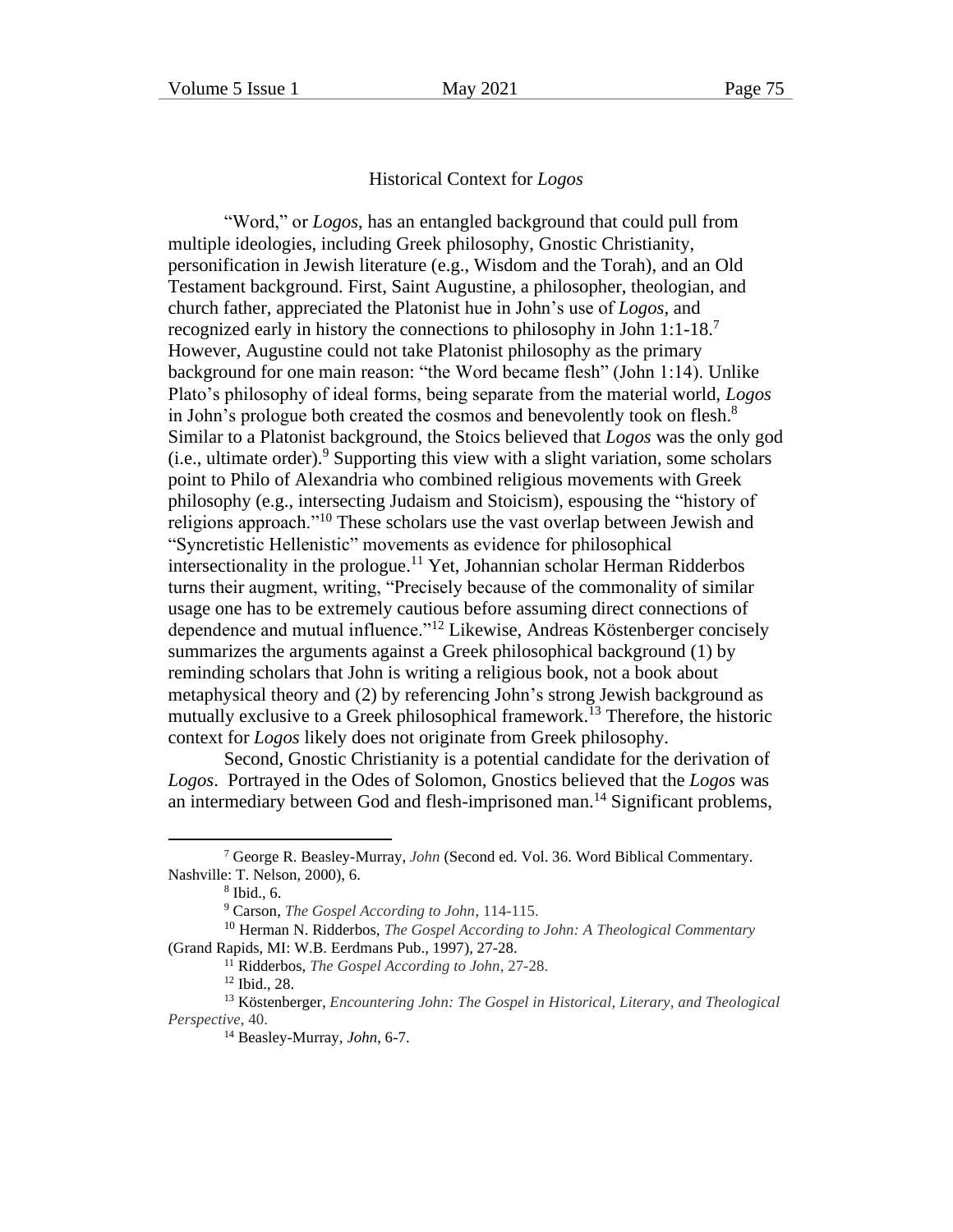however, exist for a Gnostic background. Namely, the sources from which the "Gnostic Redeemer Myth" derive come much later in the historical timeline than John's gospel, making their influence unlikely.<sup>15</sup> Furthermore, Gnostic doctrine and John's idea of a redeemer are contradictory. While Gnostics viewed their redeemer as opposed to the physical world, John connects *Logos* to creation, where the cosmos is endorsed as good. Thus, the *Logos* in John 1:1-18 is not inspired by Gnosticism.

Third, personification of Wisdom and the Torah in Jewish literature could be the nexus of meaning behind *Logos*. Proverbs 8:22 contains a prime example of personified wisdom: "The Lord possessed me [i.e., Wisdom] at the beginning of his work, the first of his acts of old." Likewise, the Torah was often personified with salvific and cosmological responsibilities.<sup>16</sup> The connection between *Logos* in John's prologue, Torah, and Wisdom seems to be strong. Yet, addressing such connections to Jewish literature, Johannian scholar D.A. Carson writes, "The lack of wisdom terminology in John's Gospel suggests that the parallels between Wisdom and John's Logos may stem less from direct dependence than from common dependence on the Old Testament uses of 'Word' and Torah, from which both have borrowed."<sup>17</sup> Indeed, direct dependence seems like a reaching claim. Furthermore, significant differences between personified Wisdom/Torah and the Prologue's *Logos* invalidate this background; for example, Wisdom is a creation, it is never portrayed as a part of the Trinity, and John uses *Logos* for "Word," not the Greek word for Sophia, which connects to personified wisdom.<sup>18</sup> For these reasons, personified Wisdom/Torah as the primary background for *Logos* is unlikely.

The Old Testament and Conglomeration Backgrounds for *Logos*

By far, the most relevant history regarding *Logos* is the Jewish Old Testament.<sup>19</sup> The prologue's opening (cf. John 1:1) overtly references Genesis 1:1. Additionally, Isaiah 55:11 is an example of the prologue's Old Testament references: "…my word shall be that goes out from my mouth; it shall not return to me empty, but it shall accomplish that which I purpose…" John, throughout his prologue, alludes to God's "Word" in the Old Testament, allowing its meaning to saturate his opening verses. More explicitly, the prologue references the Old

<sup>15</sup> Ibid., 30-31

<sup>16</sup> Charles K. Barrett, *The Gospel According to St. John: An Introduction With* 

*Commentary and Notes on the Greek Text*, (London: Spck Pub., 1962), 128; Sirach 24:1, 6-8. <sup>17</sup> Carson, *The Gospel According to John*, 115.

<sup>18</sup> Köstenberger, *Encountering John: The Gospel in Historical, Literary, and Theological* 

*Perspective*, 40-41; Ridderbos, *The Gospel According to John: A Theological Commentary*, 33-34. <sup>19</sup> Borchert, *John 1-11*, 104-105.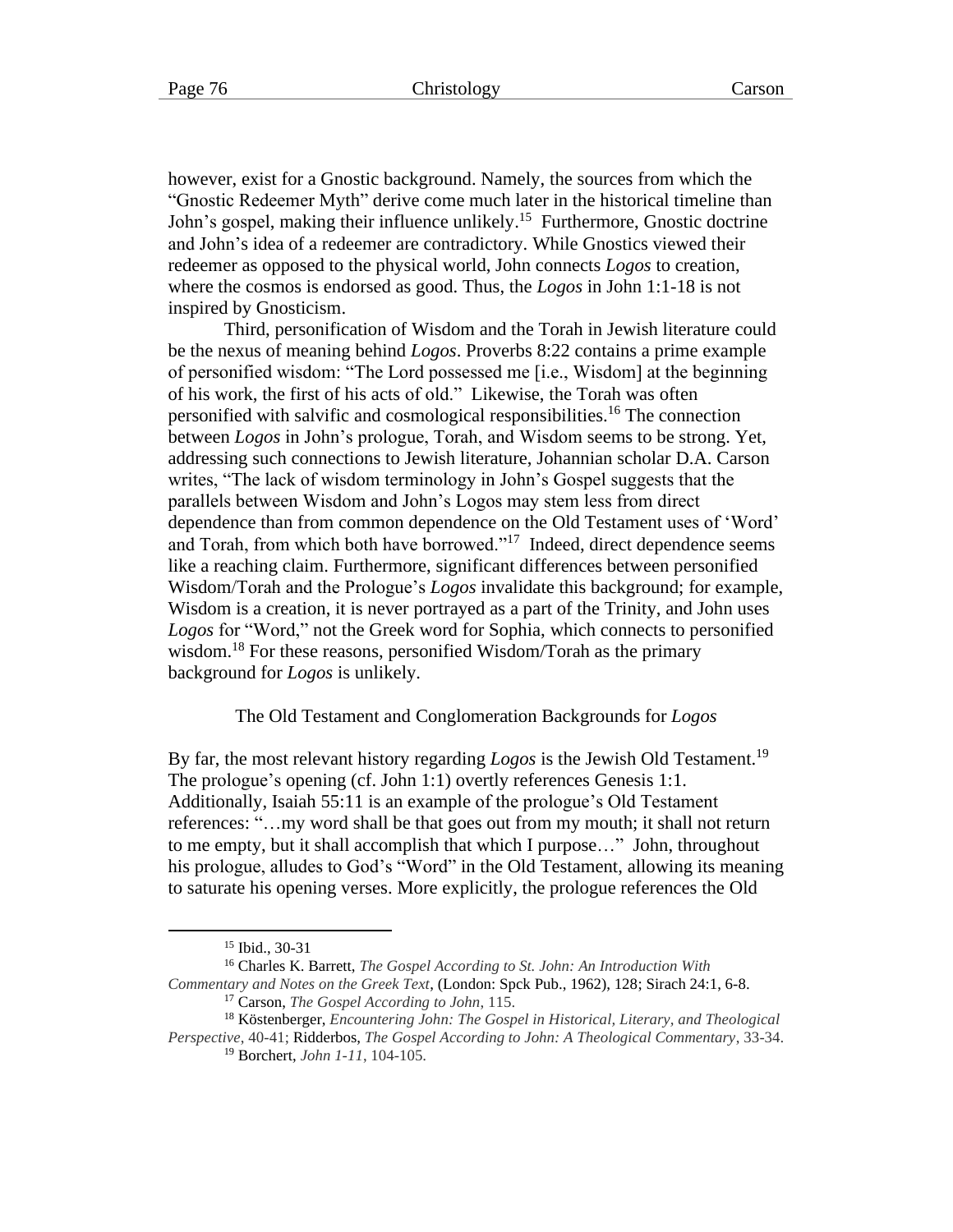Testament "Word" through creation, revelation, and deliverance.<sup>20</sup> John freely adapts this background and seemingly makes it his primary foundation for *Logos*.

Yet, D.A. Carson proposes a more nuanced, historically conglomerated background, writing, "Many of the terms they [i.e., early Christians] chose, including this one, had semantic ranges so broad that they could shape the term by their own usage to make it convey...what they knew to be true of Jesus Christ."<sup>21</sup> Understanding the historical and cultural variations of "Word" (e.g., the Stoic's *Logos*, the personified Wisdom/Torah, and the Messianic Old Testament) is critical because John, as D.A. Carson argues, conglomerates these histories with a more prominent Old Testament background to make a distinctly Christian meaning for *Logos*. The most defining Christian feature of John's *Logos* is the incarnation in verse 14. Neither Stoic/Platonist philosophy, Gnostic Christianity, nor Jewish literature account for the incarnated God-man, John's greatest twist to all of *Logos*' histories. Charles Barrett boldly argues, "No other New Testament writer shows such mastery of the material as does John, who holds together Jewish, Hellenistic, and primitive Christian strands of thought in a consistent unity." $^{22}$ 

#### Light and Life Motif

Not only does John skillfully employ *Logos* as a defining name for Jesus, he also introduces his light and life motif. In John 1:4-5, 9-10, the Witness describes the "Word" as containing life, which is the light for humanity. Gerald Borchert, regarding the prologue, argues that light is "a gift or a power from outside the human situation that confronts the world."<sup>23</sup> This characterization aptly fits Jesus. To understand light and life in the prologue, one must also apply the propositions about the "Word" because light and life derive as attributes of the "Word."<sup>24</sup> Accordingly, Christ as humanity's life has a creational quality, the initiator and continual sustainer of the  $cosmos.<sup>25</sup>$  Elaborating on this thought, D.A. Carson writes, "It is quite possible that John, subtle writer that he is, wants his readers to see in the Word both the light of creation and the light of the redemption the Word brings in his incarnation."<sup>26</sup> The *Logos*, life, and light are intertwined to theologically describe Jesus at the outset of John's gospel, giving

<sup>20</sup> Carson, *The Gospel According to John*, 115.

<sup>21</sup> Ibid., 116.

<sup>22</sup> Barrett, *The Gospel According to St. John: An Introduction With Commentary and Notes on the Greek Text*, 129.

<sup>23</sup> Borchert, *John 1-11*, 108-109.

<sup>24</sup> Ridderbos, *The Gospel According to John: A Theological Commentary*, 49.

<sup>25</sup> Beasley-Murray, *John*, 11.

<sup>26</sup> Carson, *The Gospel According to John*, 119-120.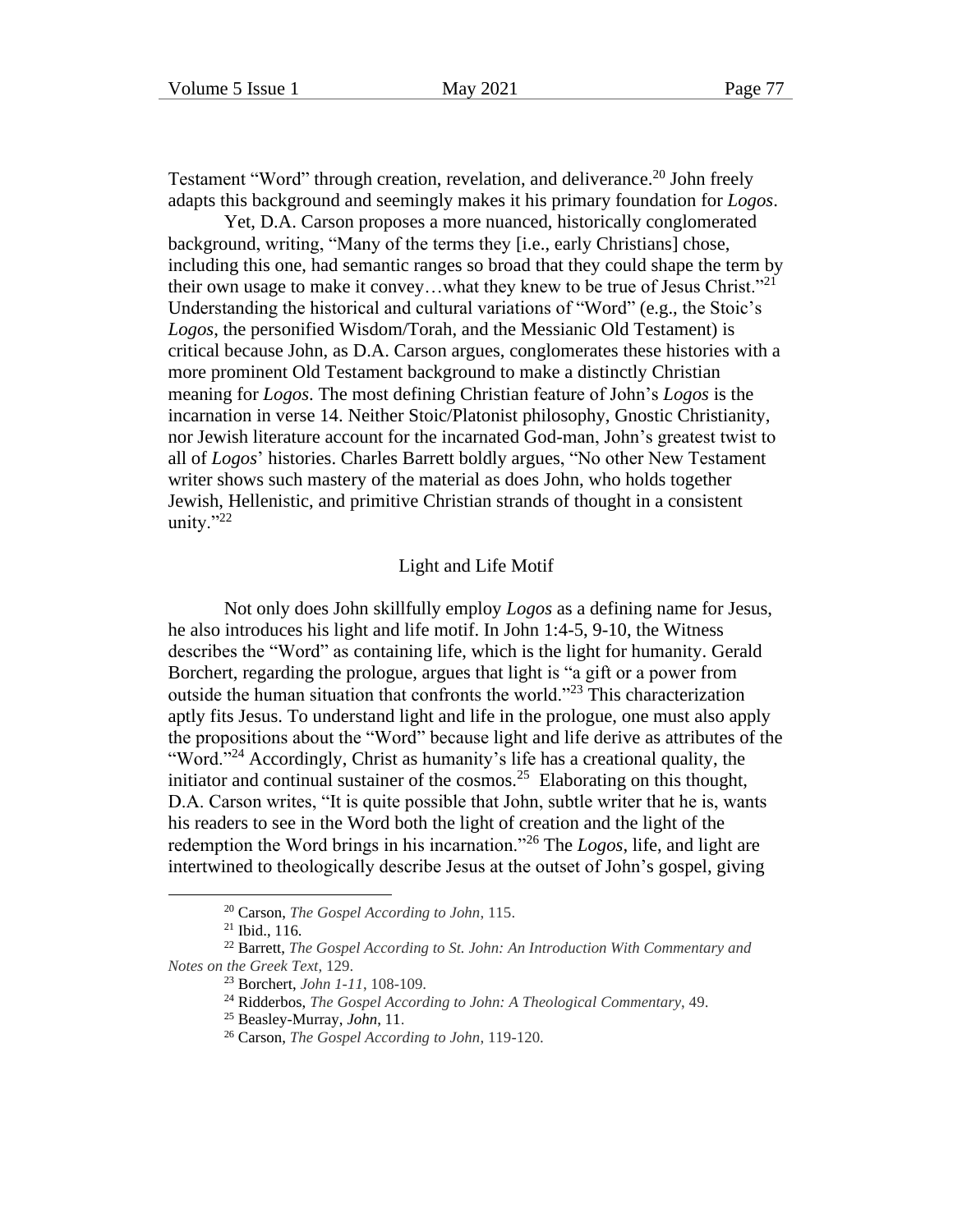readers the necessary concepts for viewing Christ's redemptive work later described by John.

Christology in the Prologue

Everything previously regarding historical context and the light and life motif contributes to the theological focus of the prologue: the redemptive shift brought by Christ. Rudolf Schnackenburg, a New Testament scholar, insightfully describes John's Christological focus, "The prologue concludes with a pointed statement of the one historical (aorist) revelation brought by the unique Son of God. Here we can recognize once more the Christological interest which made the evangelist put the prologue before the Gospel narrative proper."<sup>27</sup> Though it impacts many doctrines, the prologue undoubtedly has a Christological focus that significantly supports the dual-nature theology of Christ.

The orthodox doctrine of Christ's dual nature is exemplified in the Athanasian Creed, where the Church fathers described Christ as "human from the essence of his mother, born in time; completely God, completely human, with a rational soul and human flesh; equal to the Father as regards divinity, less than the Father as regards humanity."<sup>28</sup> While less nuanced, John boldly propagates the same doctrine. Having established the Word's divinity in John 1:1, the Apostle John writes in verse 14, "The Word became flesh and dwelt among us." Thus, the prologue clearly affirms the humanity and the divinity of Christ; both are essential. On the one hand, the incarnation ensures that Christians have an empathetic mediator, a penal atonement, and a perfect example of obedience.<sup>29</sup> In his dissertation on John's Christology, Daniel Mitchell goes further to say that "for the person who has been vitally united to God . . . the in-flesh-ment of Christ is critical (cf. John 6:51, 'the bread also which I shall give for the life of the world is my flesh'). To deny the incarnation is to deny... redemption."<sup>30</sup> On the other hand, the deity of Christ ensures that his work is perfect and infinite, without which salvation would be uncertain, as sin is an infinite offense against God. John's prologue richly, poetically, and pithily unfolds the two natures of Christ and gives a Christological foundation to dual-nature theology.

<sup>27</sup> Rudolf Schnackenburg, *The Gospel According to St. John*. (Vol. 1. 2 vols. New York, NY: Seabury Press, 1980), 224.

<sup>28</sup> *Ecumenical Creeds and Reformed Confession*s (Grand Rapids, MI: CRC Publications, 1988), 10.

<sup>29</sup> Wayne Grudem, *Systematic Theology: An Introduction to Biblical Doctrine* (Leicester: Inter-Varsity Press, 1994), 540.

<sup>&</sup>lt;sup>30</sup> Daniel R. Mitchell, "The Person of Christ in John's Gospel and Epistles" (PhD diss., Dallas Theological Seminary), 1982, 62.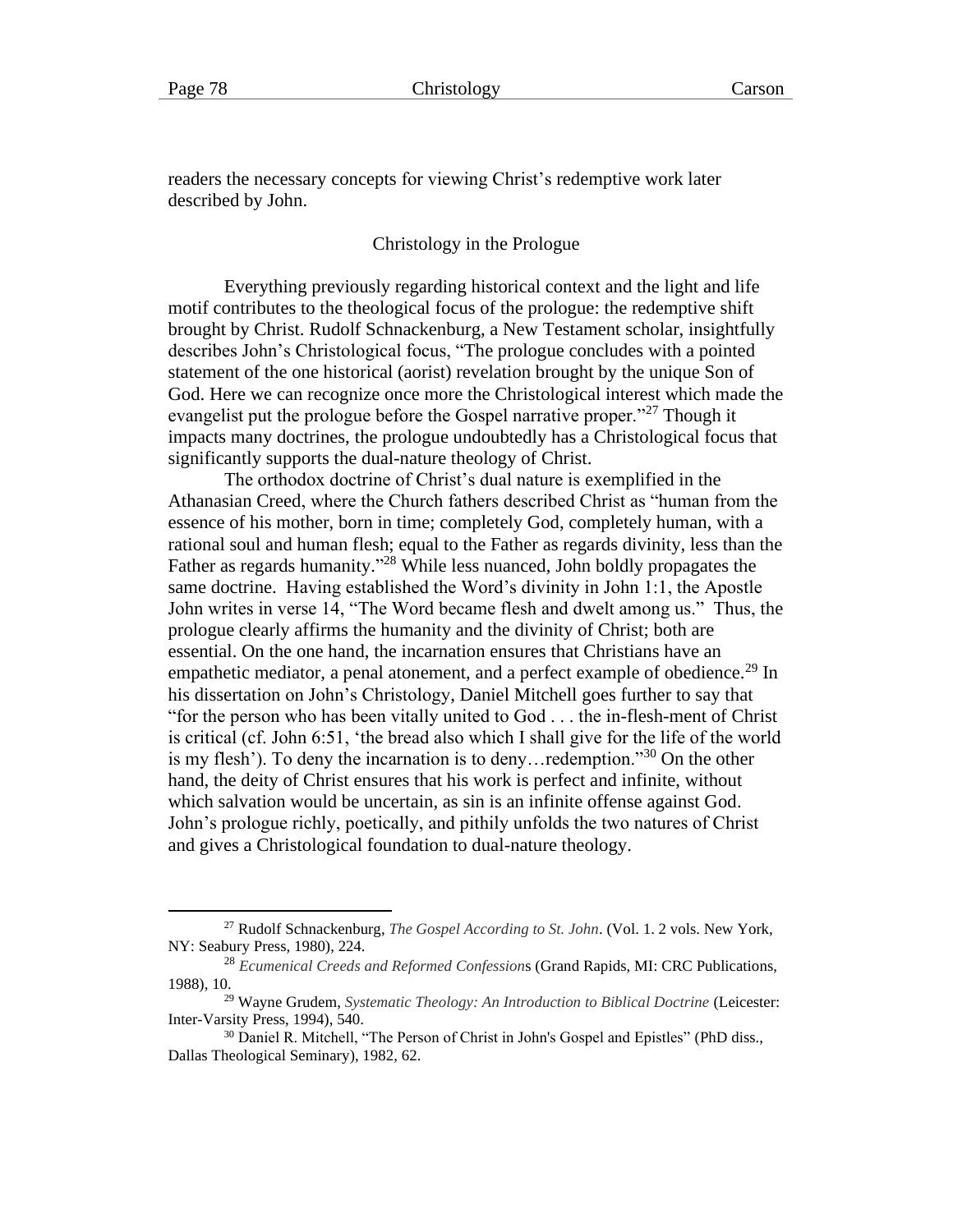#### **John The Baptist's Profession**

Having already prepared for John the Baptist's testimony in 1:6-8,15, the Apostle John uses comparison in 1:19-28 to define the prophet's role and establish his inferiority to Christ (e.g., "he who comes after me, the strap of whose sandal I am not worthy to untie," John 1:27). Then, in verse 29, the narrative moves away from deductively defining John the Baptist with negative statements to positively proclaiming Christ: "'Behold, the Lamb of God, who takes away the sin of the World!'" (John 1:29). Here begins a succession of disciples' professions in John 1 which heavily impact Christology; John the Baptist's account significantly includes "Lamb of God" and "Son of God" (John 1:29 and John 1:34).

"Lamb of God" and "Son of God" in Historical Context

Found in verses 29 and 36, "Lamb of God" draws meaning from the Old Testament, specifically from the Passover and Isaiah  $53<sup>31</sup>$  Again showing how John melds material into his own terms, Barret writes, "By his amalgamation of Old Testament ideas John indicates that the death of Jesus was a new and better sacrifice.<sup>"32</sup> Juxtaposing the sacrificial language in Isaiah with John's profession reveals its historical background. Isaiah describes the sacrificial (verse 7) and God-ordained dynamics (verse 10) behind "Lamb of God," writing, "He was oppressed, and he was afflicted, yet he opened not his mouth; like a lamb that is led to the slaughter…Yet it was the will of the Lord to crush him…" (Isa 53:7,10). Similar to climbing action in literature, John foreshadows Jesus eventual crucifixion. This foreshadowing is especially noticeable when viewed in the Passover context. John the Baptist, appealing to an Old Testament backdrop, gives a profession infused with Isaiah's Messianic prophecy and the Passover tradition.

"Son of God" primarily references Isaiah. After recounting the Trinitarian baptism, where the Holy Spirit descended upon Jesus, John the Baptist confidently exclaimed, "I have seen and have borne witness that is the Son of God" (John 1:34). For John the Baptist, the Holy Spirit's involvement in Jesus' baptism confirms that Christ was God's Servant whom Isaiah predicted (e.g., Isa. 42:1-9; Isa. 49:1-9; Isa. 50:4-11; Isa. 52:13-53:12).<sup>33</sup> Alluding to this rich history, John again affirms Jesus as the Messiah. The link is easily observed in Isaiah 42:1: "Behold my servant, whom I uphold, my chosen, in whom my soul delights;

<sup>31</sup> Köstenberger, *Encountering John: The Gospel in Historical, Literary, and Theological Perspective*, 55-56; Borchert, *John 1-11*, 135-136.

<sup>32</sup> Barrett, *The Gospel According to St. John: An Introduction With Commentary and Notes on the Greek Text*, 147.

<sup>33</sup> Carson, *The Gospel According to John*, 152; Borchert, *John 1-11*, 139.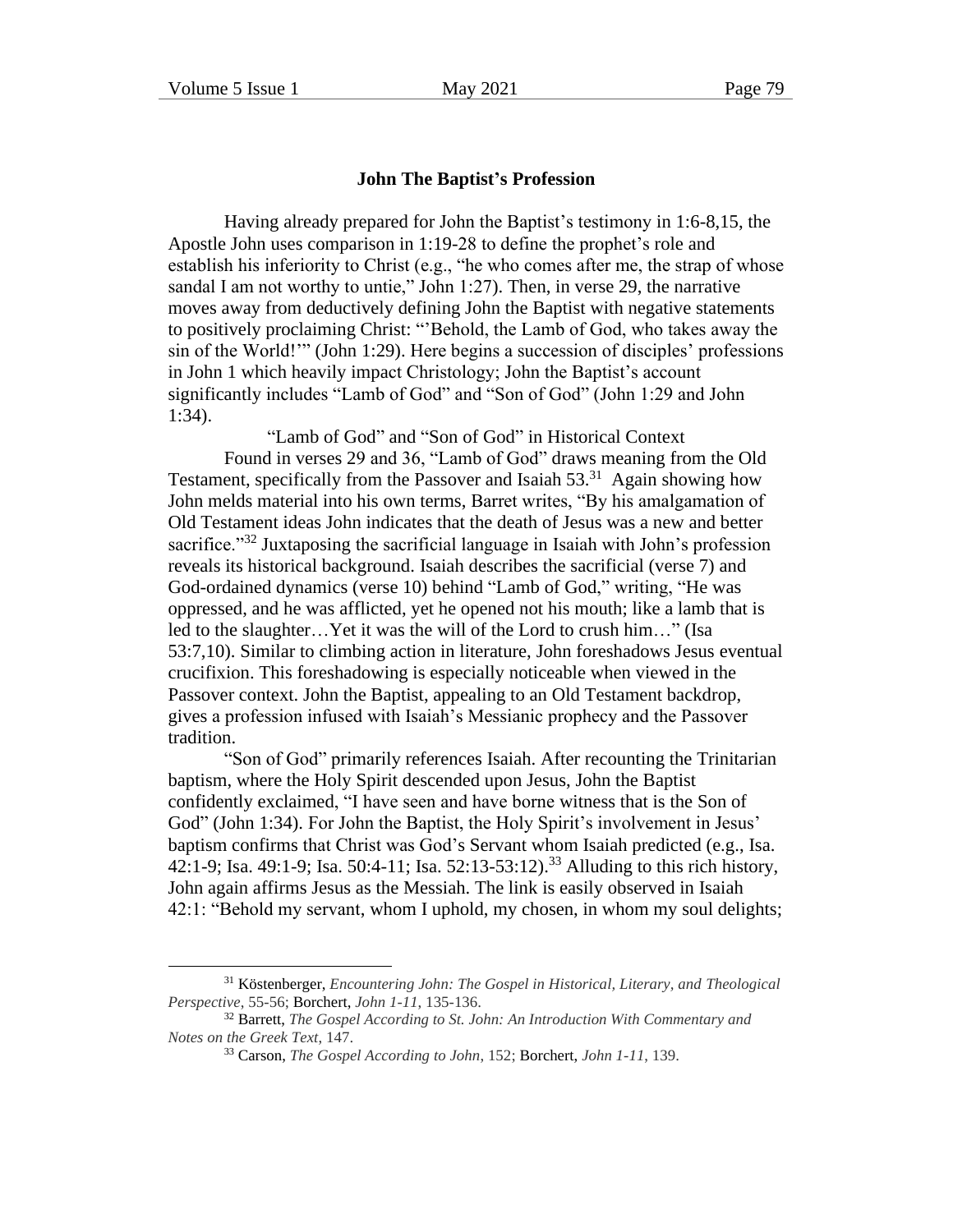I have put my Spirit upon him." Jesus' baptism confirms his salvific role as the historic redeemer from Isaiah.

Christology in John the Baptist's Profession

As John points to "he who baptizes with the Holy Spirit" (John 1:33) and prepares people for his arrival, the Christological implications on substitutionary atonement are blaring. The sacrificial connotations from the Passover and Isaiah, as the histories supporting John's professions, suggest to the informed reader that Jesus will eventually die as a substitute, just like the Passover lamb. Herman Ridderbos explains that John names Jesus "Lamb of God," precisely "because it is Jesus who will effect the reconciliation of the world to God."<sup>34</sup> Ridderbos also argues that Jesus is the fulfillment of the Old Testament temple practices, which typologically built anticipation for a Final Lamb. Especially because John had interacted with the Levite priests the day before (John 1:19-28), penal atonement thematically permeates John's profession. Furthermore, the doctrine of substitutionary atonement is orthodox because it explains the purpose of Jesus' incarnation and the soteriological means of redemption. Describing "consequent absolute necessity," Biblical scholar Wayne Grudem argues that Scripture points to Christ's death as required for humanity's redemption, given that God benevolently loves His creation.<sup>35</sup> Thus, John the Baptist's Christological allusion supports substitutionary atonement.

#### **Andrew's Profession**

Behind his second profession in verse 36 ("Lamb of God"), John the Baptist also intends to send his disciples to the newly discovered Messiah.<sup>36</sup> One of these early disciples, Andrew, begins his lifelong pursuit of Christ with a simple question, "'Rabbi' (which means teacher), 'where are you staying?'" (John 1:38). From this modest inquiry, Jesus' first disciples arrive in chain succession. As the disciples fall in line, their lofty claims about Christ also begin, with Andrew addressing Jesus as "Rabbi" and "the Messiah (which means Christ)" (John 1:38, 41).

"Rabbi," "Messiah," and "Christ" in Historical Context By calling Jesus "Rabbi," Andrew classifies him culturally (rather than prophetically) because "'Rabbi' is the usual way for a disciple to address his

<sup>34</sup> Ridderbos, *The Gospel According to John: A Theological Commentary*, 73.

<sup>35</sup> Wayne Grudem, *Systematic Theology: An Introduction to Biblical Doctrine* (Leicester: Inter-Varsity Press, 1994), 568-569.

<sup>36</sup> Ridderbos, *The Gospel According to John: A Theological Commentary*, 81.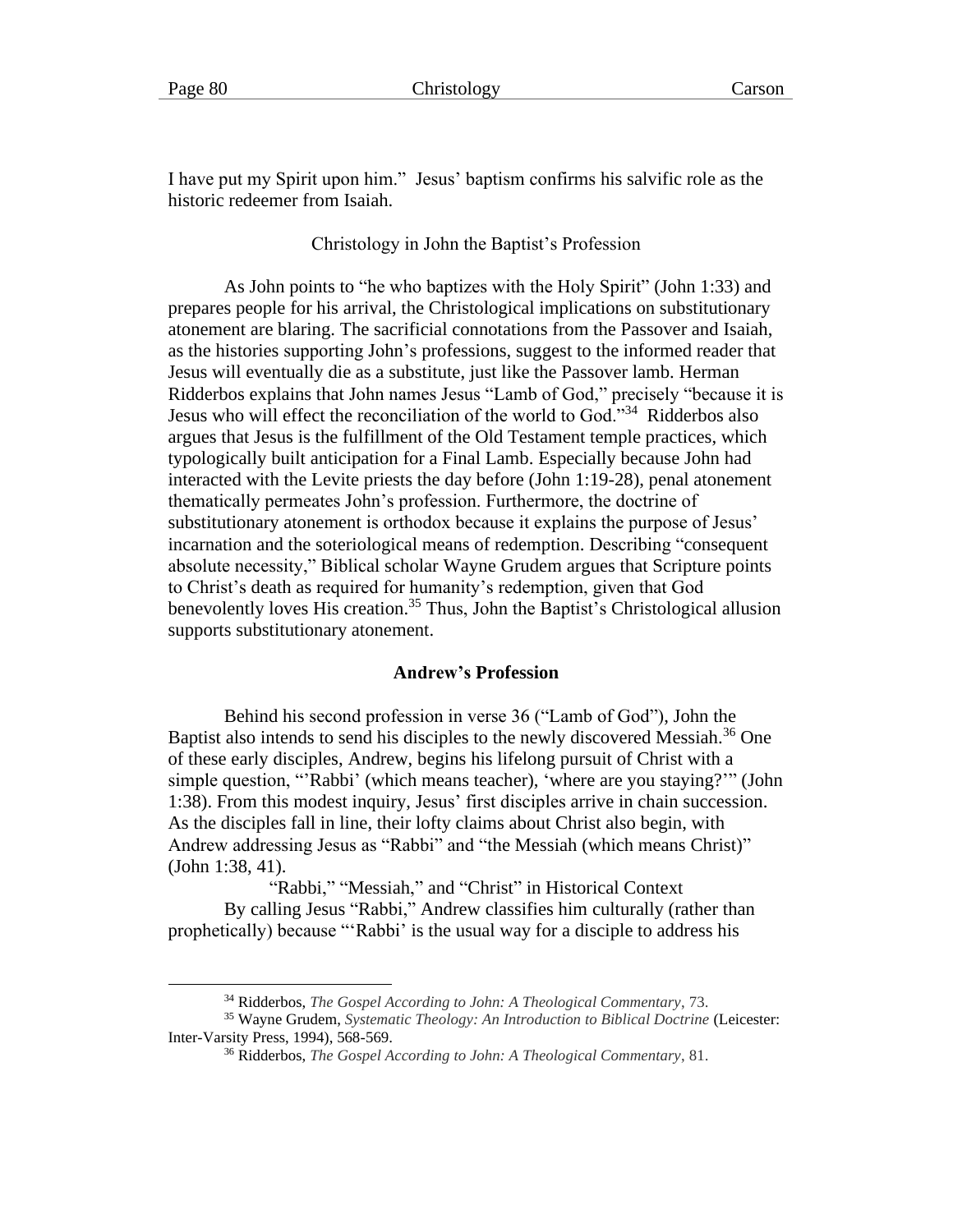master."<sup>37</sup> Andrew likely wanted Jesus to teach him about the Scriptures and his connection to John's messianic announcement, believing that John the Baptist professed honestly.<sup>38</sup> Unlike the other titles for Jesus in John's first chapter, "Rabbi" does not seem to pull from a rich history. Rather, it displays the social position in which Christ was perceived. In relation to modern etiquette, this title would equate most closely to "Sir," or better, "Elder" (in the traditional Presbyterian sense, as it assumes religious wisdom). Surprisingly, the modern address for most professors, "Dr.," would not be as close of a cultural translation; only near the end of 100 AD were rabbis expected to receive official educations.<sup>39</sup> Thus, Andrew addressed Jesus as a wise teacher in their cultural context.

In his proclamation, "We have found the Messiah," Andrew gave a title rooted in the Old Testament, which John translates into "Christ" for non-Jewish readers.<sup>40</sup> Transliterated from Hebrew or Aramaic, Messiah means "anointed one," and it finds its historical connection to passages that refer to offices such as King of Israel (1 Sam 16:6, 2 Sam 1:14), high priest (Lev 4:3), and patriarch (Ps  $105:15$ .<sup>41</sup> Emphasizing that this passage is one of many connecting the Old and New Testaments, Carson writes, "Andrew…probably saw in the term 'Messiah' a (perhaps royal) designation of the Coming One."<sup>42</sup> Essentially, Andrew's profession carried with it the anticipatory hope for a coming Jewish savior. Furthermore, these historic roles in Jewish history provide an avenue to better understand Jesus' fulfilment of Old Testament offices.

# Christology in Andrew's Profession

Understanding Jesus' roles is comforting and enlightening, especially when considering their Old Testament connections. In this lane of thought, the authors of the Heidelberg Catechism answer the question, "Why is he called 'Christ,' meaning 'anointed'?"<sup>43</sup> in the following way:

Because he has been ordained by God the Father and has been anointed with the Holy Spirit to be our chief prophet and teacher who perfectly reveals to us the secret council and will of God for our deliverance; our only high priest who has set us free by the one sacrifice of his body, and who continually pleads our cause with the Father; and our eternal king

<sup>37</sup> Schnackenburg, *The Gospel According to St. John*, 308.

<sup>38</sup> Ibid.

<sup>39</sup> Carson, *The Gospel According to John*, 155.

<sup>40</sup> Ridderbos, *The Gospel According to John: A Theological Commentary*, 85.

<sup>41</sup> Carson, *The Gospel According to John*, 155-156.

<sup>42</sup> Ibid., 155-156.

<sup>43</sup> *Ecumenical Creeds and Reformed Confession*s, 25.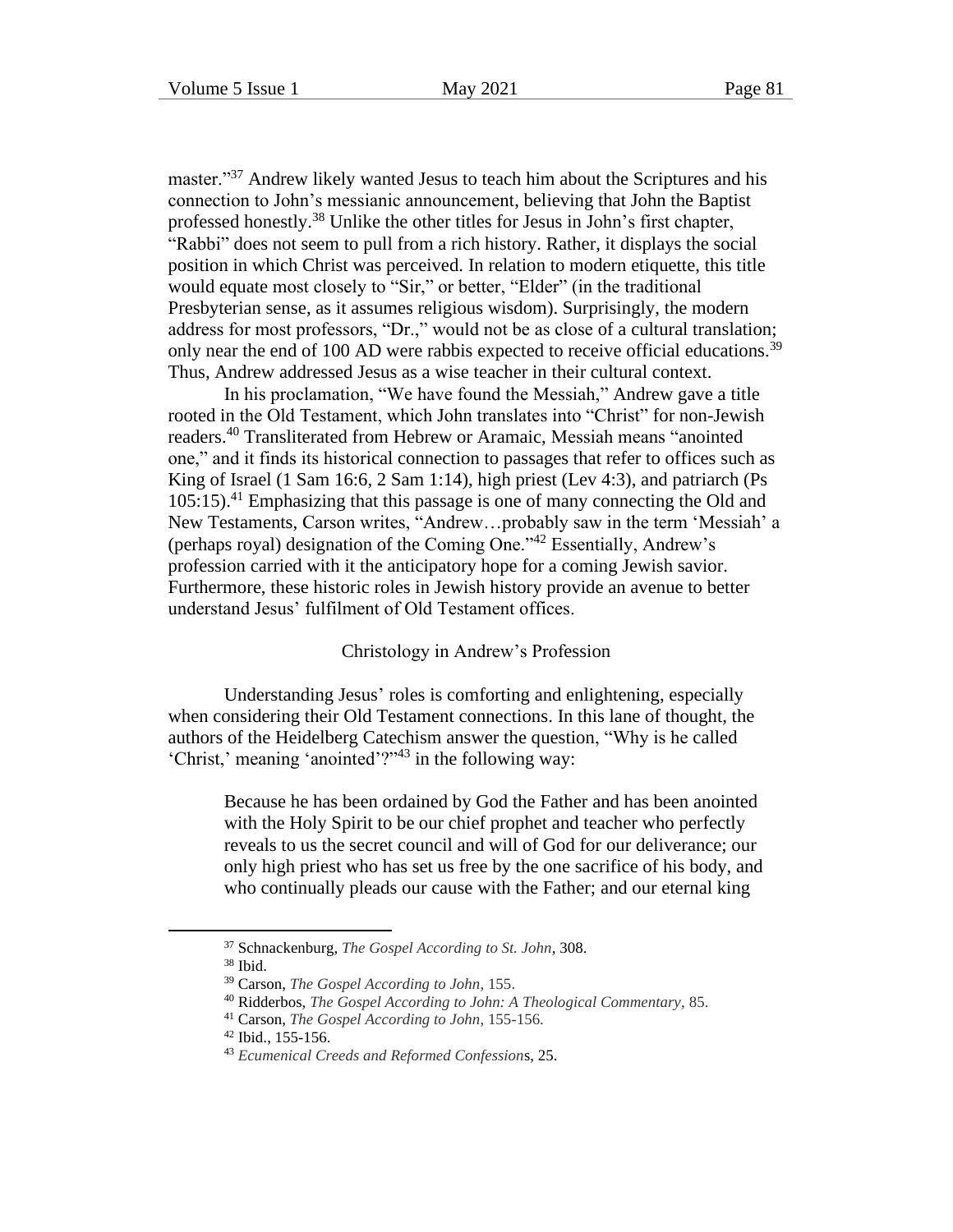who governs us by his Word and Spirit and who guards us and keeps us in the freedom he has won for us. $44$ 

Significantly, these reformers liturgically taught their congregants the theological implications of Jesus' roles (i.e., "chief prophet," "high priest," and "eternal king"). In a way, their explanation is also an exposition of Andrew's profession. As the Chief Prophet, Jesus revealed the pinnacle of redemptive truth in a better (i.e., typological) way compared to the previous prophets (cf. Hebrews 1:1-2). Grudem argues that Jesus, as the ultimate High Priest, perfected this role by being "both the sacrifice and the priest who offered the sacrifice."<sup>45</sup> As the Eternal King, Christ leads the Church and will victoriously culminate his reign with his second coming. Perhaps unknowingly, Andrew made a Christological claim propelled by an Old Testament history; thus, he pointed to Jesus being the culmination of Israel's prophets, priests, and kings.

#### **Philip's Profession**

John the Baptist's announcement about Jesus started a chain reaction, and the day after Andrew's profession, Jesus finds Philip and commands him: "Follow me" (John 1:43). Soon thereafter, Philip evangelizes Nathanael, making the lofty claim that "we have found him of whom Moses in the law and also the prophets wrote, Jesus of Nazareth, the son of Joseph" (John 1:45). Once again, Philip's profession is a lofty claim on Jesus' identity, not including the second title associating him with his hometown and father. Similar to "Rabbi," this title is a cultural name used to communicate a person's milieu and has no significant Christological dimension. Thus, it is unnecessary to analyze theologically and historically. Yet, Philip's Mosaic claim on Christ resonates with messianic longings and continues the historical and theological theme that Andrew began; Jesus is the Anointed One, the fulfillment of Israel's messianic hopes.

Jesus as the Telos of Moses and the Prophets in Historical Context

As most commentators acknowledge, Philip's profession is parallel to Andrew's, except with a more specific link to Moses.<sup>46</sup> Johannine scholar, Raymond Brown writes, "Is anything more specific intended in Philip's description? The 'one described in the Mosaic Law' could well identify Jesus as the Prophet-like-Moses of Duet xviii 15-18.<sup>347</sup> Additionally, Brown argues that Philip's testimony is a declaration of Old Testament fulfillment in Christ, alluding

<sup>44</sup> Ibid., 25.

<sup>45</sup> Grudem, *Systematic Theology: An Introduction to Biblical Doctrine*, 626.

<sup>46</sup> Ridderbos, *The Gospel According to John: A Theological Commentary*, 87-88.

<sup>47</sup> Raymond E. Brown, *The Gospel According to John (I-XII): Introduction, Translation, and Notes* (New Haven: Doubleday, 2006), 86.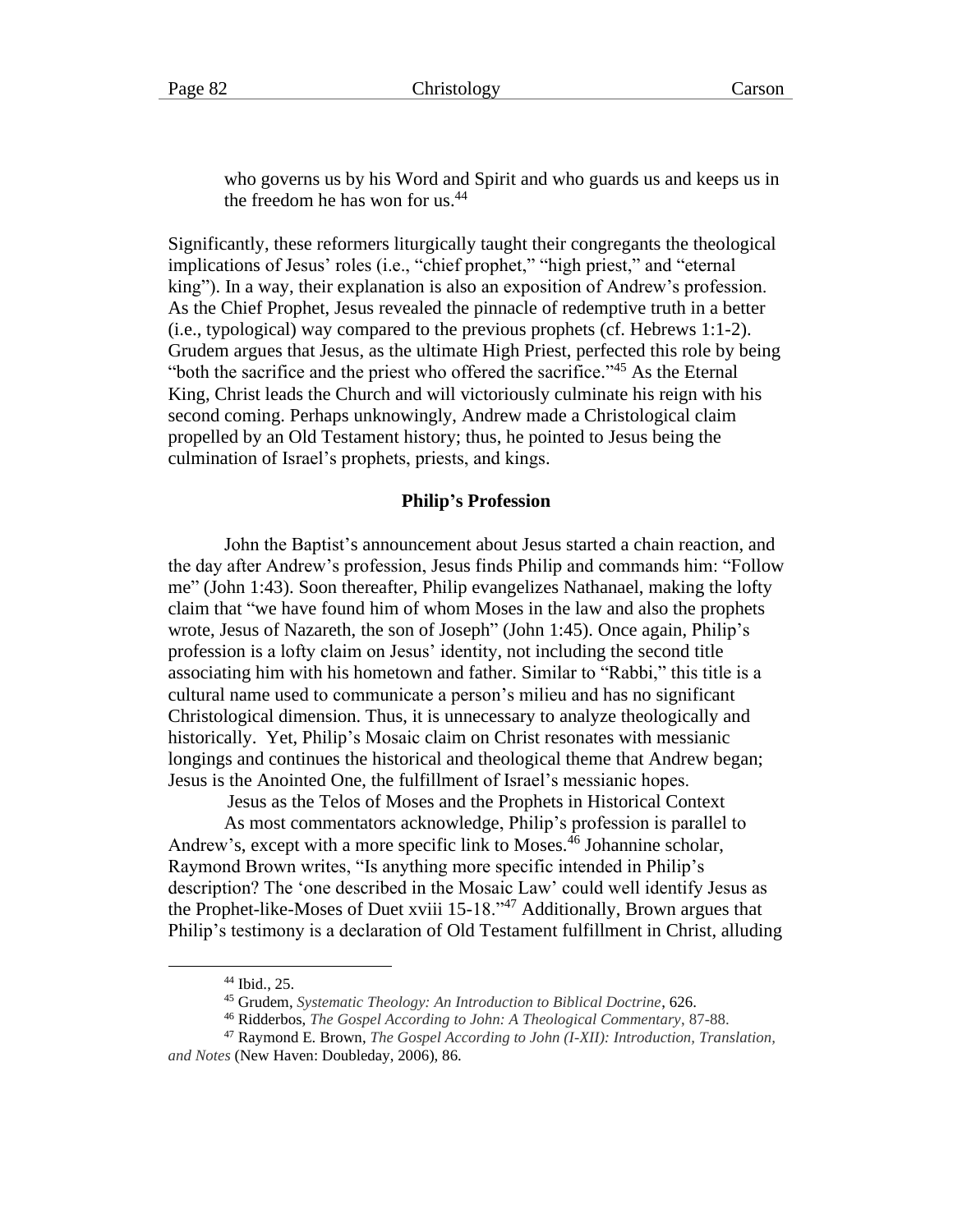to prophecies such as Moses': "The Lord your God will raise up for you a prophet like me from among you  $\dots$  it is to him you shall listen" (Duet 18:15).<sup>48</sup> With this Old Testament history behind Philip's profession, an analysis of Jesus as the better Moses is necessary.

#### Christology in Philip's Profession

As noted about Andrew's profession, any claim to be the prophet like Moses is a claim to be the savior anticipated by God's people; yet, the specific connection to Moses and the prophets is still significant. Wayne Grudem, in *Systematic Theology*, gives two reasons for Jesus' superiority to Moses: (1) Jesus "is the one about whom the prophecies in the Old Testament were made," and (2) he "was himself the source of revelation from God."<sup>49</sup> Grudem additionally establishes Moses as the first significant prophet, later culminating in Christ.<sup>50</sup> Furthermore, Bible scholars Peter Gentry and Stephen Wellum delineate the importance of the prophets in the biblical storyline:

Through the prophets, God announces hope for the nation of Israel and for this poor, lost world. The prophets who proclaim an overall pattern of renewal do so by recapitulating the past history of redemption and projecting it into the future, when the Lord comes to save his people through a new exodus, a new Jerusalem, a new Davidic king to rule in a glorious and eternal kingdom—all of which is tied to the dawning of the new covenant age…But what is critical to note is that this coming of God's kingdom will occur only through...the work of the Messiah.<sup>51</sup>

Thus, by specifically referencing Moses (i.e., the first great prophet), Philip not only professes Jesus as Messiah, he makes a claim on the metanarrative (i.e., covenant) aspect of Scripture. Jesus is the climax, even greater than the Mosaic/Exodus history relished by the Jews. Even if he did not comprehend it, Philip's Christological profession painted a larger picture of Christ, alluding to him typologically fulfilling the line of prophets beginning with Moses.<sup>52</sup>

<sup>48</sup> Brown, *The Gospel According to John (I-XII)*, 86.

<sup>49</sup> Grudem, *Systematic Theology: An Introduction to Biblical Doctrine*, 625-626.

<sup>50</sup> Ibid., 624-625.

<sup>51</sup> Peter J. Gentry and Stephen J. Wellum, *Gods Kingdom through Gods Covenants: A Concise Biblical Theology* (Wheaton, IL: Crossway, 2015), 246.

<sup>52</sup> J. Severino Croatto, "Jesus, Prophet like Elijah, and Prophet-Teacher like Moses in Luke-Acts," *Journal of Biblical* Literature 124, no. 3 (2005), 460, 465.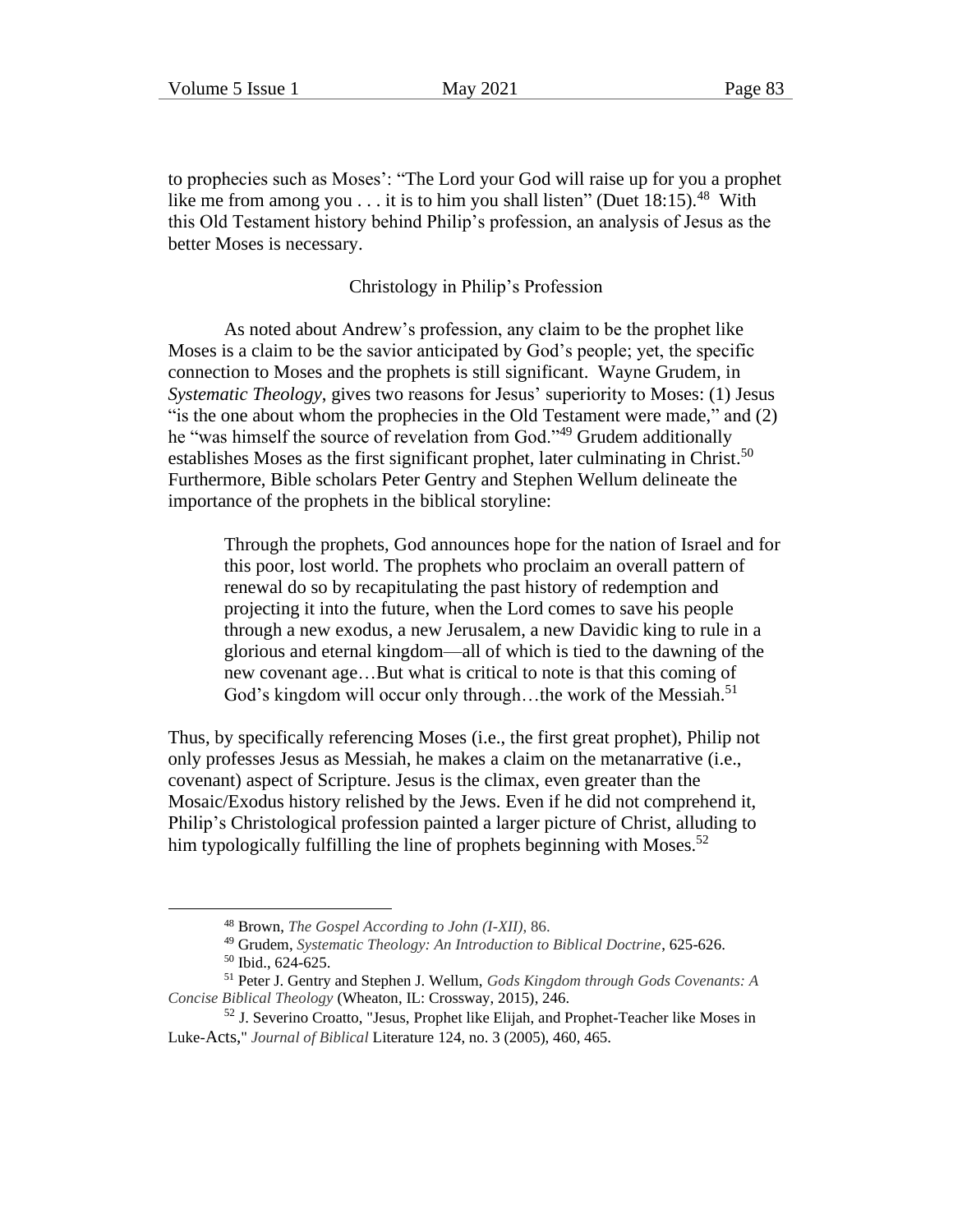# **Nathanael's Profession**

At first, Nathanael does not fully believe Philip's account. It requires Jesus' evangelism for Nathanael to proclaim: "Rabbi, you are the Son of God! You are the king of Israel!" (John 1:49). Similar to the previous two professions, Nathanael acknowledges Jesus as the "climax of Israel's messianic hopes."<sup>53</sup> Furthermore, these two titles have many of the same theological implications as the previous professions, yet they slightly differ in history, which adds new dynamics to the previous analysis. While Philip's profession has a Mosaic/prophetic history and Andrew's pulls from general messianic history, Nathanael's profession specifically alludes to a Father/Son and kingship history. This deserves a new historical and theological breakdown.

"Son of God" and "King of Israel" in Historical Context

"Son of God" and "king of Israel" have intermingled histories that depict the Davidic king as the son of  $\ddot{G}$  od.<sup>54</sup> For example, the Psalmist writes, "As for me [i.e., God], I have set my king on Zion, my holy hill.' I will tell of the decree: the Lord said to me, 'You are my Son; today I have begotten you'" (Psalm 2:6-7). This passage encapsulates the King-as-God's-Son dynamic connoted in Nathanael's profession. Similarly, Beasley-Murray argues for a "Wisdom tradition" behind "Son of God," pointing to the David-Solomon relationship.<sup>55</sup> As David passed wisdom to Solomon, wisdom culminates in the ultimate Davidic King. And specifically in this passage, the wisdom theme emerges when Jesus piercingly perceived Nathanael's character. Moreover, in their analysis of the Davidic covenant, Gentry and Wellum write, "The significance of this sonship is twofold. First, it inextricably ties the Davidic covenant to the previous covenants, and second, it anticipates in type the greater sonship of Christ."<sup>56</sup> The historical context once again climaxes in Christ. Therefore, "Son of God" and "King of Israel" intersect in the Davidic-king history, which impacts the Christology of the Father-Son relationship.

88.

<sup>53</sup> Borchert, *John 1-11*, 148.

<sup>54</sup> Brown, *The Gospel According to John (I-XII): Introduction, Translation, and Notes*,

<sup>55</sup> Beasley-Murray, *John*, 27.

<sup>56</sup> Gentry and Wellum, *Gods Kingdom through Gods Covenants: A Concise Biblical Theology*, 268.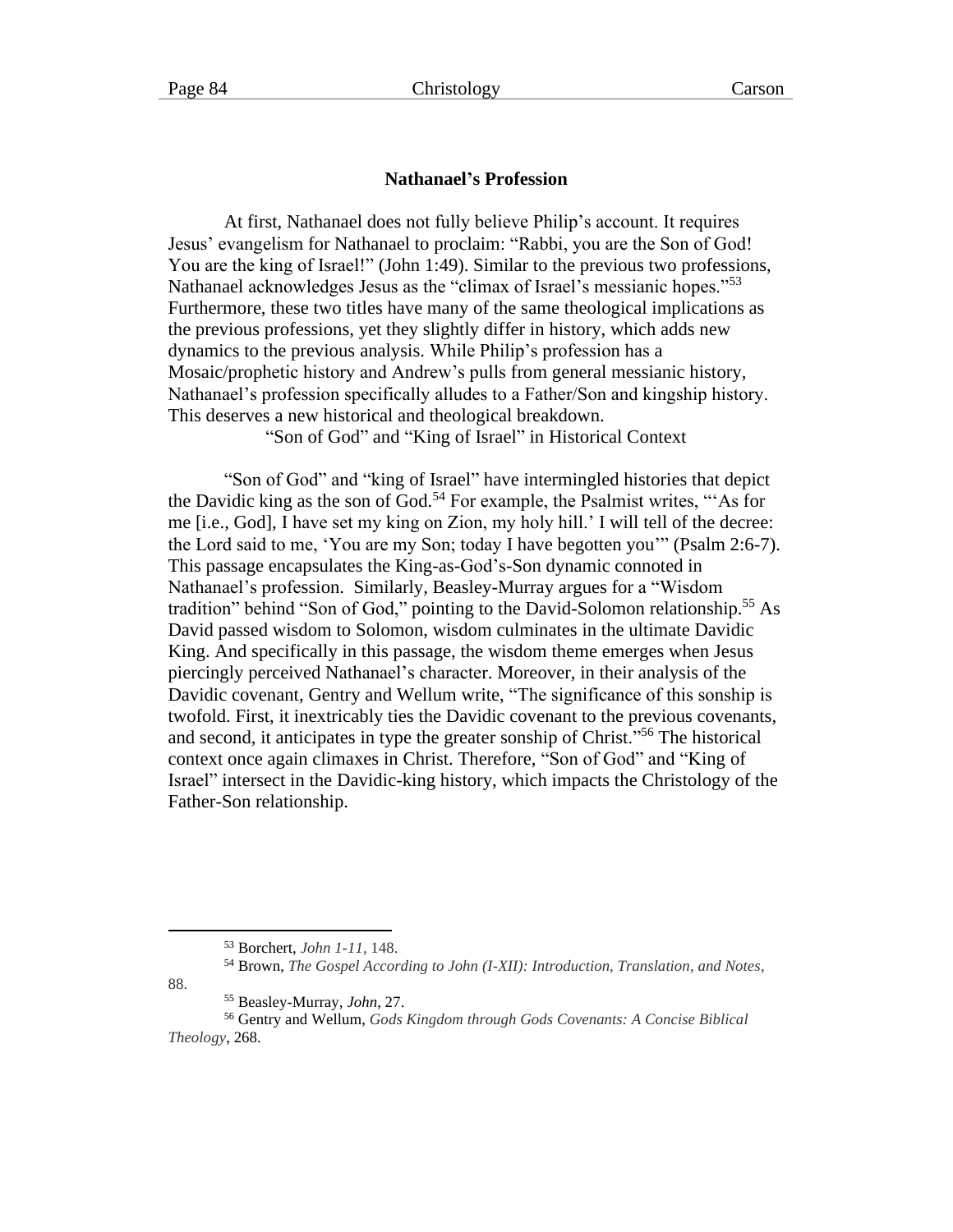# Christology in Nathanael's Profession

The Trinitarian doctrine of the relationship between the Father and the Son impacts Soteriology: Jesus' perfect obedience made redemption possible. The history of Nathanael's profession expresses the longing for a perfect Davidic King, a perfect Son of God who is greater than the previous kings' failures. During his "bread of life discourse," Jesus describes his obedience to the Father, "All that the Father gives me will come to me, and whoever comes to me I will never cast out. For I have come down from heaven, not to do my own will but the will of him who sent me" (John 6:37-38). Christ's purpose derives from the Father. Furthermore, in his article outlining the importance of Jesus' obedience to the Father, Michael Allan writes, "The Father and Son relate in a willed and covenant manner: the Father expresses his will, and the Son submits."<sup>57</sup> He also argues that the Father/Son relationship is necessary for redemption.<sup>58</sup> Understanding that the sonship of Christ is at the core of the Gospel, Nathanael professing Jesus as the "Son of God" and "king of Israel" supports this orthodox doctrine.

# **Jesus' Profession**

Lastly, Jesus announces himself. In verse 51 after Nathanael acknowledges him as the Messiah, Jesus makes a promise and gives himself a title (i.e., "you will see heaven opened, and the angels of God ascending and descending on the Son of Man," John 1:51). Transitioning to the following chapters with this promise, Jesus gives a foreshadowing of what is to come: his crucifixion and exaltation on the cross.<sup>59</sup> Furthermore, he significantly names himself the "Son of Man." This title has a mixed history, yet, it also is more ambiguous than any of the previous professions. $^{60}$ 

"Son of Man" in Historical Context

Certainly, "Son of Man" references Daniel 7:13-14, where Daniel describes his vision, writing, "Behold, with the clouds of heaven there came one like a son of man, and he came to the Ancient of Days and was presented before

 $57$  Michael Allen, "'From the Time He Took on the Form of a Servant': The Christs Pilgrimage of Faith" (*International Journal of Systematic Theology* 16, no. 1 (2013): 4-24), 23.

<sup>58</sup> Ibid., 22.

<sup>59</sup> Carson, *The Gospel According to John*, 165.

<sup>60</sup> Ridderbos, *The Gospel According to John: A Theological Commentary*, 93; Carson, *The Gospel According to John*, 164.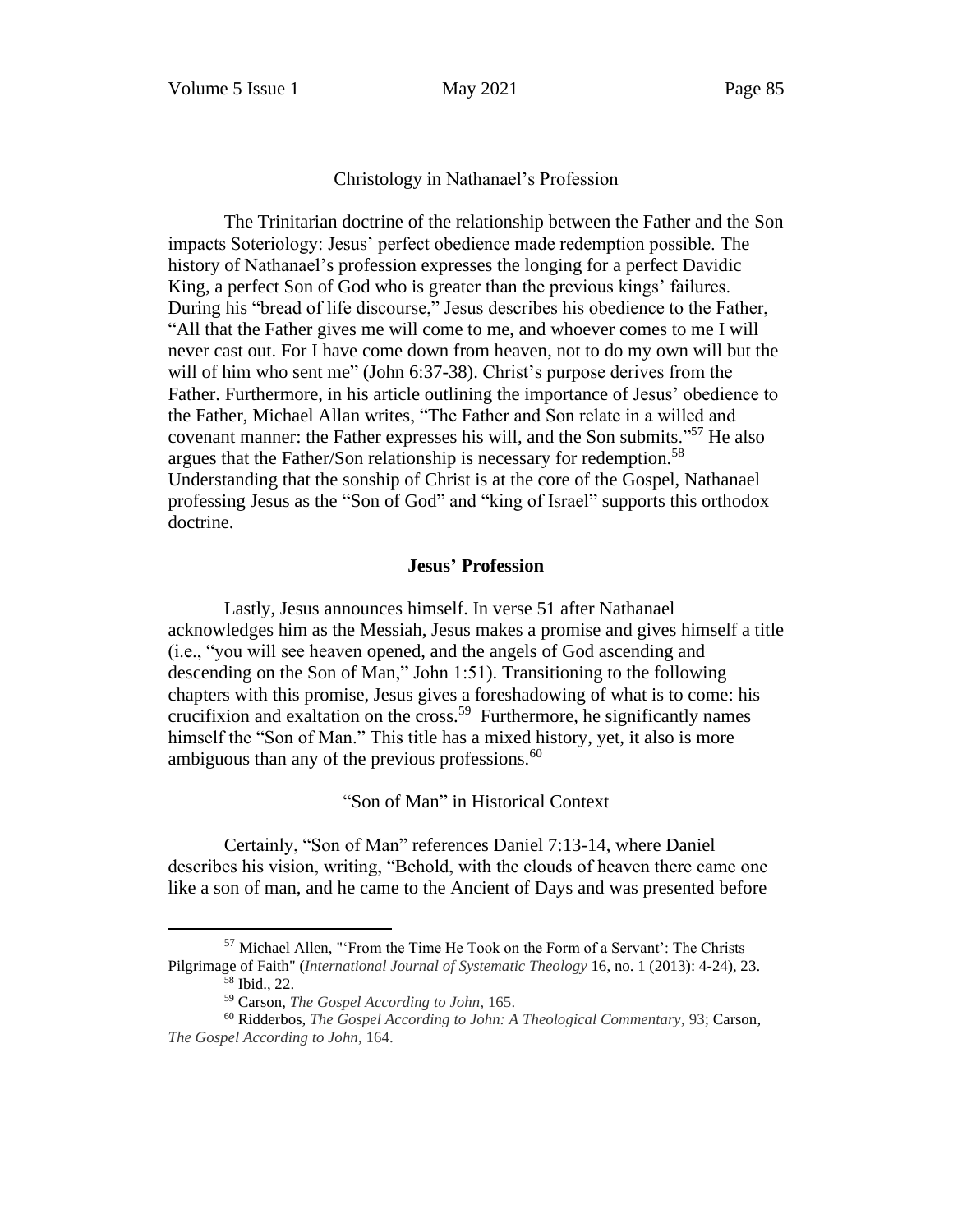him. And to him was given dominion and glory and a kingdom." Daniel's vision pointed to the Coming One, the one previously analyzed as the saving hope of the Jewish Nation. Additionally, Beasley-Murray proposes that the "Son of Man" is surrounded by apocalyptic and eschatological language, seen in verse 51 in the context of Jacob's supernatural experience at Bethel.<sup>61</sup> From a literary perspective, Borchert adds three motifs to the background: "lifting up, raising, and glorification of the Son of Man…the descent and ascent of the Son of Man…and the judgement role of the Son of Man..."<sup>62</sup> Further built upon as the Gospel progresses, these motifs are useful tools for both John and Jesus when defining the Messiah. Rather than having one prominent background, however, Jesus uses "Son of Man" in a conglomerated manner, melding histories together to fit his purpose.

Christology in "Son of Man"

Jesus will define himself through the title, "Son of Man." Indeed, the history behind the title is important, yet Christ uniquely "fuses the authoritative figure of Daniel 7 with the righteous sufferer motif from the Old Testament," molding it through his teachings and actions.<sup>63</sup> Behind the Christology of "Son of Man" stands the Christ who hung on the cross, the one who taught the repentance and forgiveness of sin, and the savior in the fourth Gospel. Explaining the use of "Son of Man," D.A. Carson writes, "Precisely because the expression was not narrowly tied to one eschatological figure, Jesus could take it and use it without fear of being misunderstood because of doubtful associations in the hearers' minds."<sup>64</sup> Dissimilar to other titles like "King of Israel," Jesus's final title in John chapter one lacks politically and culturally preconceived notions. "Son of Man" is Jesus' concluding proclamation, and the remainder of John's Gospel narratively delineates the term's Christology.

#### **Conclusion**

The collective account concerning Christ in John 1 theologically supports orthodox Christology, especially in its historical contexts. Supporting Christ's self-attestation, the Father/Son relationship, typological fulfilment in Christ, teleological fulfilment of offices in Christ, substitutionary atonement, and the dual-nature theology, John's first chapter concisely holds orthodox doctrines in unity. This passage is essentially a narrative Christology. Furthermore, the

<sup>61</sup> Beasley-Murray, *John*, 28.

<sup>62</sup> Borchert, *John 1-11*, 149.

<sup>63</sup> Carson, *The Gospel According to John*, 164.

 $64$  Ibid., 164.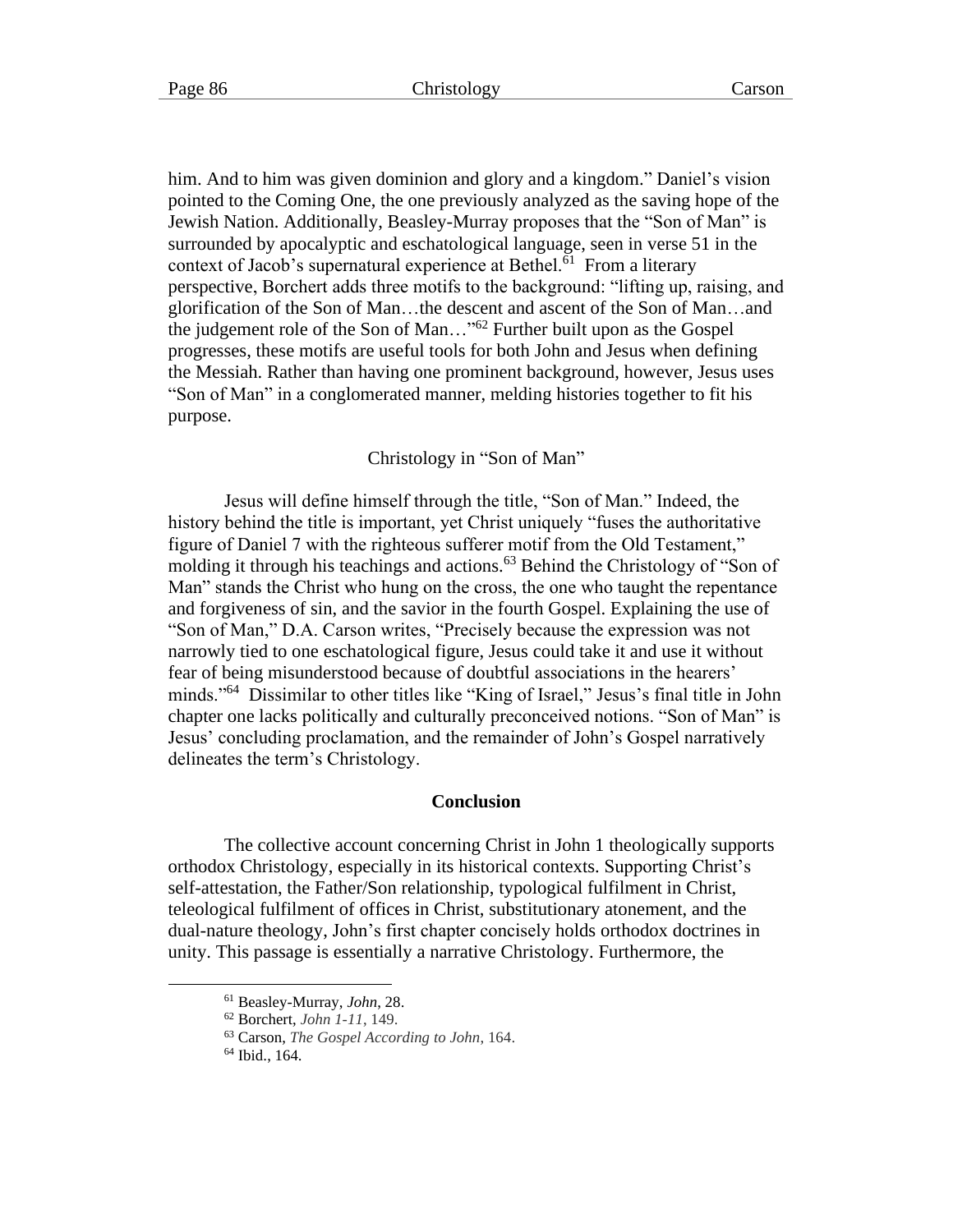histories of Jesus' names provide the backdrop for this Christology. Pulling from cultural backgrounds (i.e., "Word" and "Rabbi") and, more prominently, Old Testament backgrounds, John the historian cleverly weaves these aspects into John 1 to "thickly" define Christ.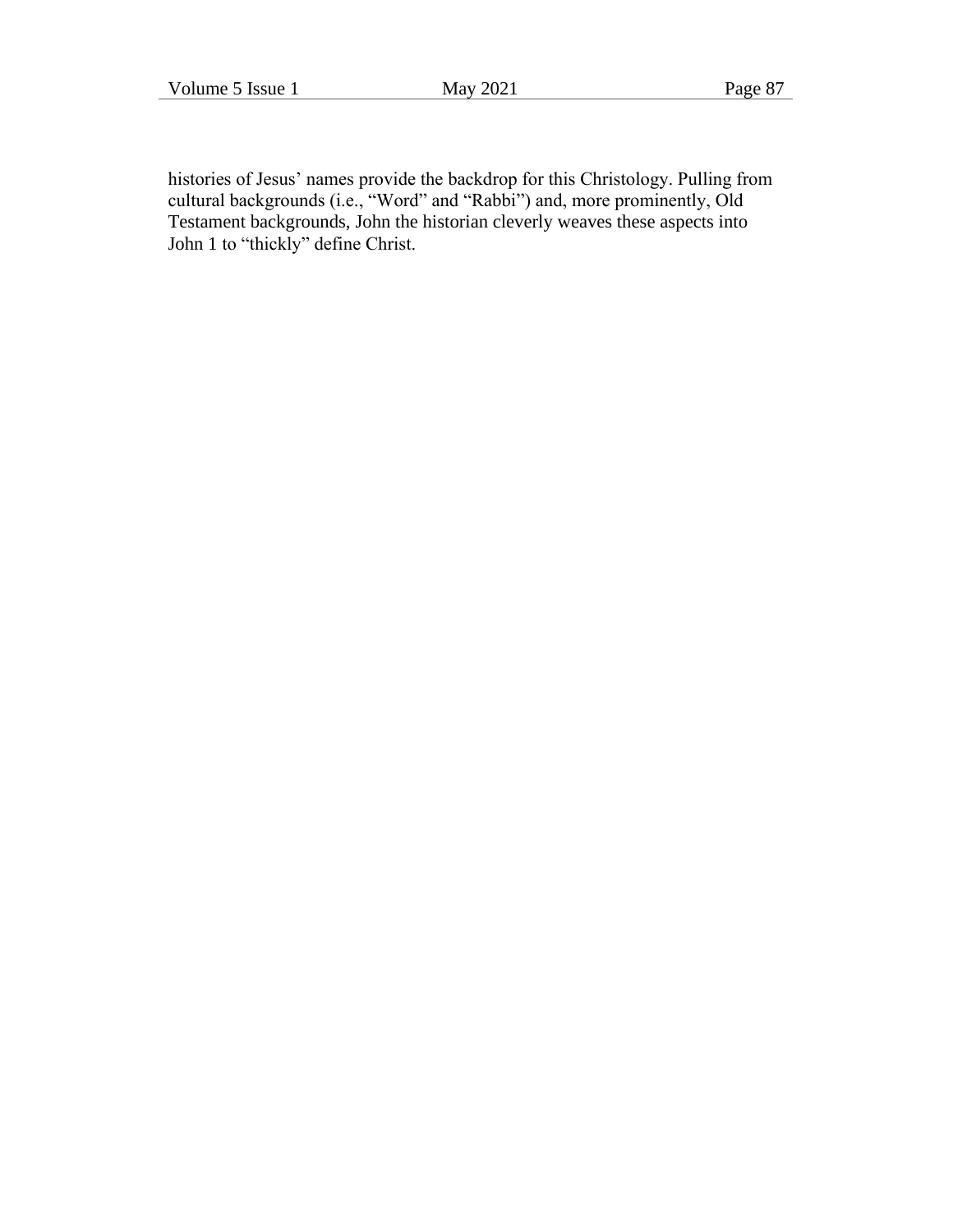# **Bibliography**

- Allen, Michael. "'From the Time He Took on the Form of a Servant': The Christs Pilgrimage of Faith." *International Journal of Systematic Theology* 16, no. 1 (2013): 4-24. doi:10.1111/ijst.12001.
- Barrett, Charles K. *The Gospel According to St. John: An Introduction With Commentary and Notes on the Greek Text*. London: Spck Pub., 1962.
- Beasley-Murray, George Raymond. *John*. Second ed. Vol. 36. Word Biblical Commentary. Nashville: T. Nelson, 2000.
- Borchert, Gerald L. *John 1-11*. Nashville: Broadman & Holman, 2002.
- Brown, Raymond E. *The Gospel According to John (I-XII): Introduction, Translation, and Notes*. New Haven: Doubleday, 2006.
- Carson, Donald Arthur. *The Gospel According to John*. Grand Rapids, MI: William B. Eerdmans Publishing Company, 1991.
- Croatto, J. Severino. "Jesus, Prophet like Elijah, and Prophet-Teacher like Moses in Luke-Acts." *Journal of Biblical* Literature 124, no. 3 (2005): 451-465. doi:10.2307/30041034.
- *Ecumenical Creeds and Reformed Confession*s. Grand Rapids, MI: CRC Publications, 1988.
- Gentry, Peter John., and Stephen J. Wellum. *Gods Kingdom through Gods Covenants: A Concise Biblical Theology*. Wheaton, IL: Crossway, 2015.
- Grudem, Wayne. *Systematic Theology: An Introduction to Biblical Doctrine*. Leicester: InterVarsity Press, 1994.
- *Holy Bible: English Standard Version*. Wheaton, IL: Crossway Bibles, 2001.
- Köstenberger, Andreas J. *Encountering John: The Gospel in Historical, Literary, and Theological Perspective*. Second ed. Encountering Biblical Studies. Grand Rapids, MI: Baker Academic, 2013.